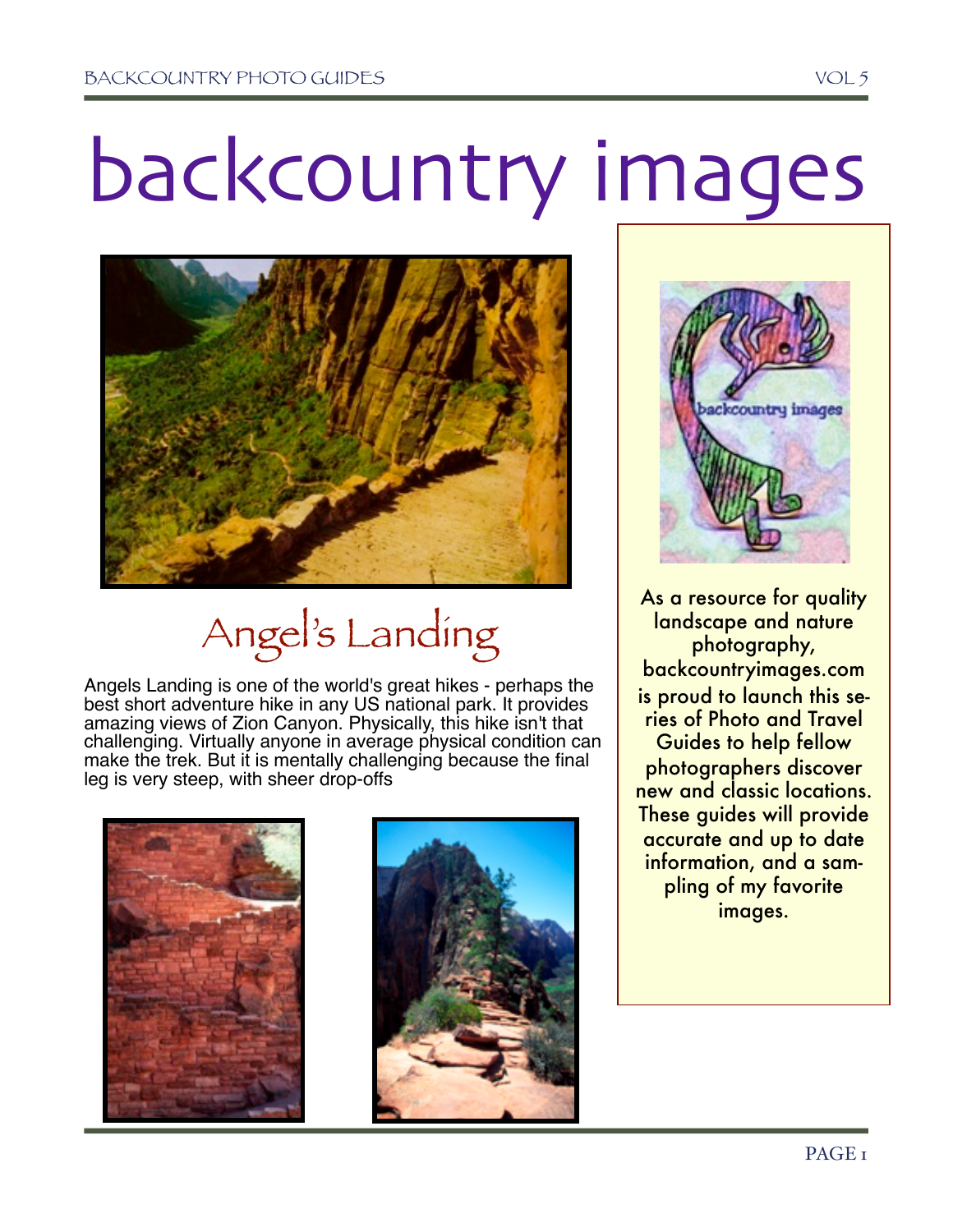## Angel's Landing



The trailhead is at the bridge across the road of the Grotto Picnic Area, in Zion Canyon. The first part of the hike follows the West Rim Trail, which is clearly identified by a sign. The trail is broad and well maintained.

Switchbacks allow the trail to climb the canyon wall, up to Refrigerator Canyon. That canyon is pleasantly cool, scenic, and walking is easy. The trail then climbs another series of switchbacks, called Walter's Wiggles. These 21 switchbacks are very tight and you gain elevation rapidly, but this section is short and not oppressive. The Wiggles put you on top of the ridge, at Scout Lookout, where views are amazing. Restrooms are available here, but no drinking water. From Scout Lookout, gaze at the ridge to the south and you'll get a good idea of the difficulty of the rest of the hike.

For the final 1/2 mile, the trail follows the ridge across a saddle and up the hogs back. This is where things get interesting, steep, where you are grateful for the chains.





### GPS coordinates:

 Scout Lookout: N 37° 16.387', W 112° 57.023 Angels Landing: 37° 16.16', 112° 56.92'